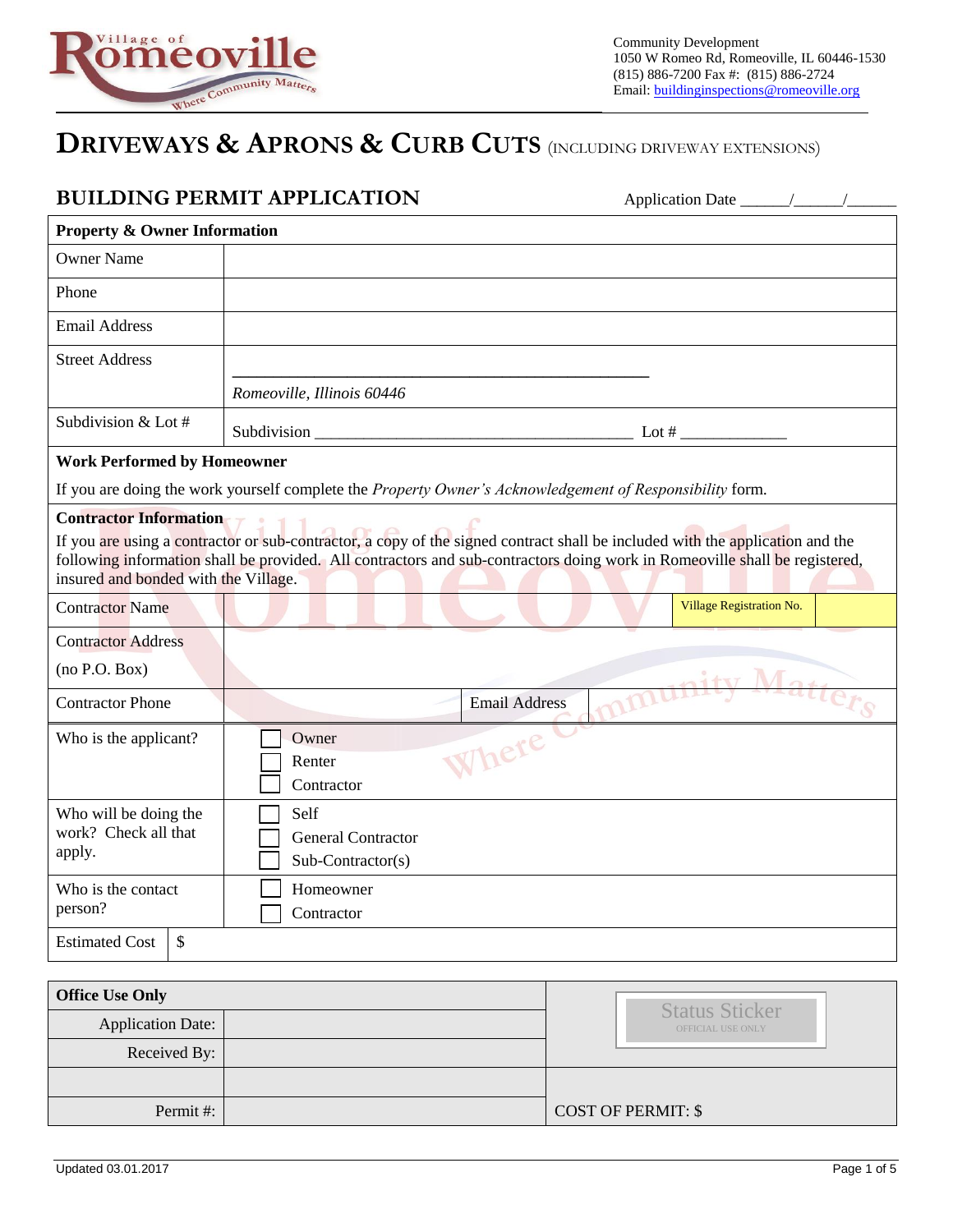The Village of Romeoville has codes that guide the size and location of driveways & curb cuts. Use this form and checklist as you plan the installation and replacement of driveways and the modification of existing mountable curb providing access to driveways (commonly referred to as a curb cut) to ensure that you include all information needed to review your application. Please note that this form is designed to assist you in submitting an application for a driveway and/or cub cut.

## **Site Requirements**

| Requirement                                                                                                                                                                                                                                                                                                                                                           |                              |                                                                                                     | $\checkmark$ to confirm that you have shown |                                                                                        |                             |
|-----------------------------------------------------------------------------------------------------------------------------------------------------------------------------------------------------------------------------------------------------------------------------------------------------------------------------------------------------------------------|------------------------------|-----------------------------------------------------------------------------------------------------|---------------------------------------------|----------------------------------------------------------------------------------------|-----------------------------|
| You shall submit a Plat of Survey or scaled plot plan which shows<br>all structures on the lot, including the home, decks, porches, sheds,<br>garages, pools, gazebos, driveway etc. The structures shall be drawn<br>to scale, labeled, and dimensioned.                                                                                                             |                              |                                                                                                     |                                             | all structures                                                                         |                             |
| The driveway $&$ curb cut shall be shown. It shall be labeled and<br>dimensioned.                                                                                                                                                                                                                                                                                     |                              |                                                                                                     |                                             | the proposed structure                                                                 |                             |
| The driveway $&$ curb cut may not be on an easement, except with the<br>written permission of the Village and all utility companies having<br>rights to the easement.                                                                                                                                                                                                 |                              |                                                                                                     |                                             | the structure not located on any<br>easement                                           |                             |
| The driveway shall be located where access is safe and visibility is<br>good. No landscaping or obstruction can be located in the sight<br>triangle.<br>The sight triangle is the area formed when<br>two drives or streets intersect. The sides<br>$-10 - 10 -$<br>–30′—⊣<br>of the triangle are 10 feet from the point<br>where a driveway crosses a street.<br>10' | <i><b>Street</b></i><br>Stre |                                                                                                     |                                             | The driveway in a location where<br>obstructions are not within the sight<br>triangle. |                             |
| Requirement                                                                                                                                                                                                                                                                                                                                                           |                              |                                                                                                     | Fill in the blanks.                         |                                                                                        | <b>Office</b><br><b>Use</b> |
| The driveway shall be not less than 9 feet wide for the<br>length of the driveway.                                                                                                                                                                                                                                                                                    |                              |                                                                                                     |                                             | Minimum width of proposed driveway:<br>feet                                            |                             |
| The driveway may not exceed 25 feet where it crosses the<br>property line.                                                                                                                                                                                                                                                                                            |                              | Width of driveway at property line:<br>Feet                                                         |                                             |                                                                                        |                             |
| The curb cut may not exceed 25 feet.                                                                                                                                                                                                                                                                                                                                  |                              | Width of curb cut:<br>Feet                                                                          |                                             |                                                                                        |                             |
| Only one driveway and curb cut are permitted on a<br>residential property. The only exception is for horseshoe<br>driveways on lots wider than 100 feet.                                                                                                                                                                                                              |                              | Number of curb cuts / driveways:                                                                    |                                             |                                                                                        |                             |
| Only one driveway is permitted on a residential property.<br>If there are multiple driveways on the property, all<br>driveways other than the proposed driveway shall be<br>closed. The area where a driveway is removed shall be<br>replaced with seed or sod.                                                                                                       |                              | # of driveways / curb cuts now on lot<br># of driveways to be on property when work<br>is completed |                                             |                                                                                        |                             |
| In total, no more that 50% of the property can be covered<br>with building, structures, or pavement.                                                                                                                                                                                                                                                                  |                              | Size of proposed driveway & curb cut: _____<br>% of lot covered with structures:<br>$\%$            |                                             |                                                                                        |                             |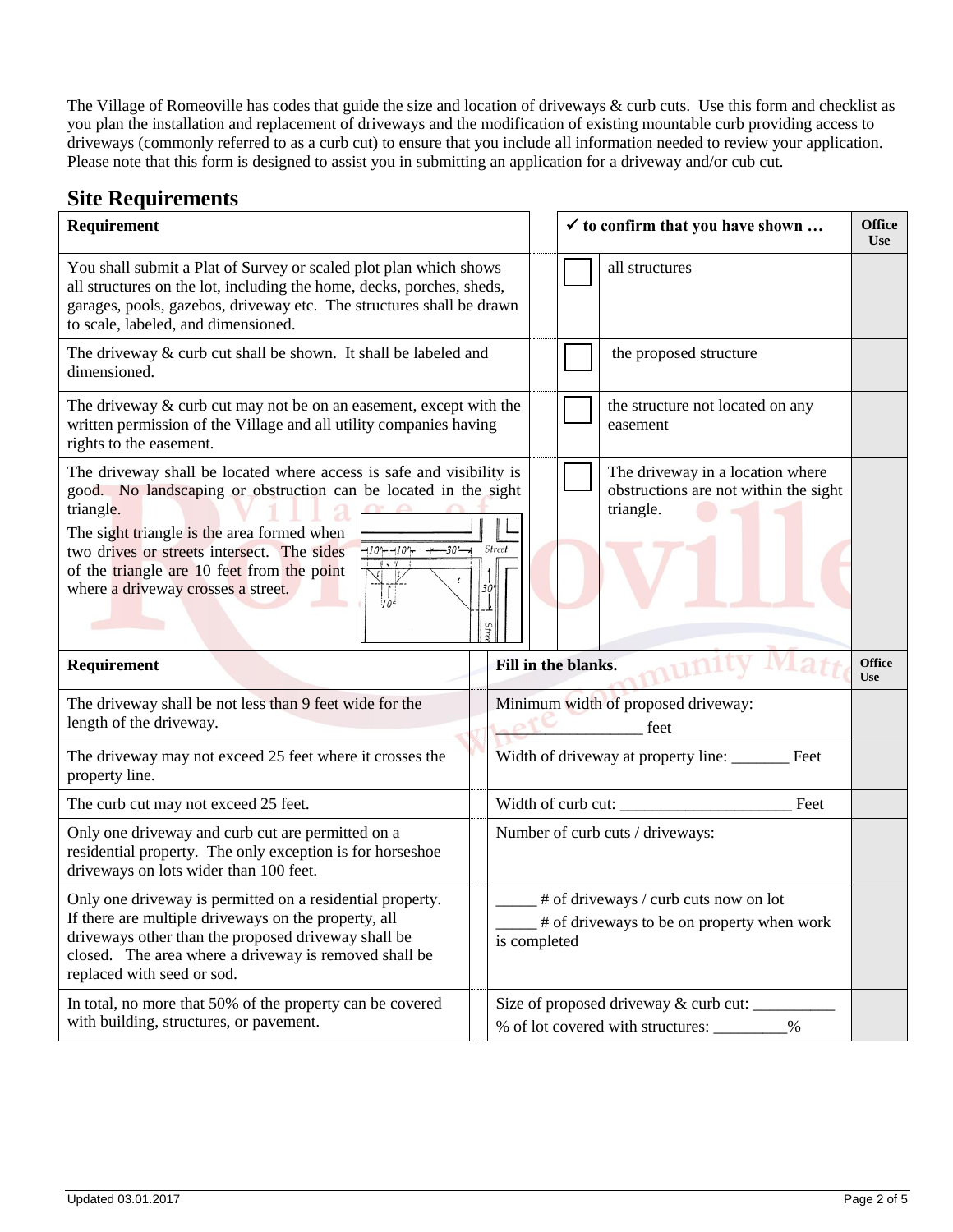## **Construction Requirements**

| Please read the requirements and place $a \checkmark$ in the column to the left to confirm that you understand. |                                                                                                                                                                                                                                                                                                                                                                                                         | <b>Office</b><br><b>Use</b> |  |
|-----------------------------------------------------------------------------------------------------------------|---------------------------------------------------------------------------------------------------------------------------------------------------------------------------------------------------------------------------------------------------------------------------------------------------------------------------------------------------------------------------------------------------------|-----------------------------|--|
|                                                                                                                 | <b>General Requirements</b>                                                                                                                                                                                                                                                                                                                                                                             |                             |  |
|                                                                                                                 | Expansion joint material shall be used at the following locations:                                                                                                                                                                                                                                                                                                                                      |                             |  |
|                                                                                                                 | $\triangleright$ Driveway to foundation.                                                                                                                                                                                                                                                                                                                                                                |                             |  |
|                                                                                                                 | Driveway to garage slab.<br>➤                                                                                                                                                                                                                                                                                                                                                                           |                             |  |
|                                                                                                                 | Driveway to public walk.<br>➤                                                                                                                                                                                                                                                                                                                                                                           |                             |  |
|                                                                                                                 | Driveway to service walks.                                                                                                                                                                                                                                                                                                                                                                              |                             |  |
|                                                                                                                 | Driveway to curb.<br>➤                                                                                                                                                                                                                                                                                                                                                                                  |                             |  |
|                                                                                                                 | <b>Curb Cuts</b>                                                                                                                                                                                                                                                                                                                                                                                        |                             |  |
|                                                                                                                 | Curb cuts in residential zoning districts may not exceed 25' feet in width at the curb line.                                                                                                                                                                                                                                                                                                            |                             |  |
|                                                                                                                 | Curb cuts may be made in one of two ways. If the existing curb is in good condition it may be saw cut by a<br>contractor who performs this service. If the existing curb is to be removed, it shall be replaced with concrete.<br>ASPHALT CURB & GUTTERS ARE PROHIBITED. Concrete curb cuts shall be constructed so that the flow<br>of water in the gutter is not inhibited.                           |                             |  |
|                                                                                                                 | Concrete Driveway Installation (The following standards shall apply only to concrete driveways, aprons, and<br>curb cuts).                                                                                                                                                                                                                                                                              |                             |  |
|                                                                                                                 | Excavation for concrete driveways and aprons shall be not less than a minimum of 10" inches in depth<br>from the top of the finished driveway. CA-6 crushed stone base shall be placed to a depth not less than<br>eight (8) inches. Sand or pea gravel shall not be allowed.                                                                                                                           |                             |  |
|                                                                                                                 | After the CA-6 base is installed and compacted, $6''x\ 6''$ #10 wire mesh shall be placed along the entire<br>length of the driveway. Fiberglass reinforcement can be substituted for wire mesh in the concrete.                                                                                                                                                                                        |                             |  |
|                                                                                                                 | Concrete driveways shall be poured to a minimum depth of not less than five (5) inches.                                                                                                                                                                                                                                                                                                                 |                             |  |
|                                                                                                                 | Concrete driveways and aprons shall be not less than a 6 bag mix.                                                                                                                                                                                                                                                                                                                                       |                             |  |
|                                                                                                                 | Concrete aprons shall be poured to a minimum depth of not less than six (6) inches.                                                                                                                                                                                                                                                                                                                     |                             |  |
|                                                                                                                 | Concrete driveways and aprons shall have a broom finish. "California" finishes are allowed.                                                                                                                                                                                                                                                                                                             |                             |  |
|                                                                                                                 | Concrete driveways and aprons shall have the proper amount of contraction joints installed per the ACI.                                                                                                                                                                                                                                                                                                 |                             |  |
|                                                                                                                 | Concrete driveways and aprons shall be installed, so that water does not run off onto an adjacent property.                                                                                                                                                                                                                                                                                             |                             |  |
|                                                                                                                 | Concrete driveways shall not be installed from November 1st through April 1 <sup>st</sup> without the approval from<br>the Building Official. The minimum outdoor air temperature shall be not less than 40 degrees and rising.                                                                                                                                                                         |                             |  |
|                                                                                                                 | Asphalt Driveway Installation (The following standards shall apply only to asphalt driveways and aprons).                                                                                                                                                                                                                                                                                               |                             |  |
|                                                                                                                 | The existing stone base shall be removed and replaced with CA-6 crushed stone base placed to a depth not<br>less than eight (8) inches. Sand or pea gravel shall not be allowed. Asphalt shall not be installed over an<br>existing driveway.                                                                                                                                                           |                             |  |
|                                                                                                                 | Asphalt aprons are permitted providing that the concrete curb and gutter remain undisturbed. Under no<br>circumstances shall asphalt be laid over existing curb and gutter to provide a ramp. If the curb and/or gutter<br>are removed it shall be replaced with concrete. A minimum of not less than two and one half (2.5) inches<br>of compacted bituminous shall be installed over the gravel base. |                             |  |
|                                                                                                                 | Asphalt driveways shall not be installed from November 1st through April 1 <sup>st</sup> without the approval from the<br>Building Official. The minimum outdoor air temperature shall be not less than 40 degrees and rising.                                                                                                                                                                          |                             |  |
|                                                                                                                 |                                                                                                                                                                                                                                                                                                                                                                                                         |                             |  |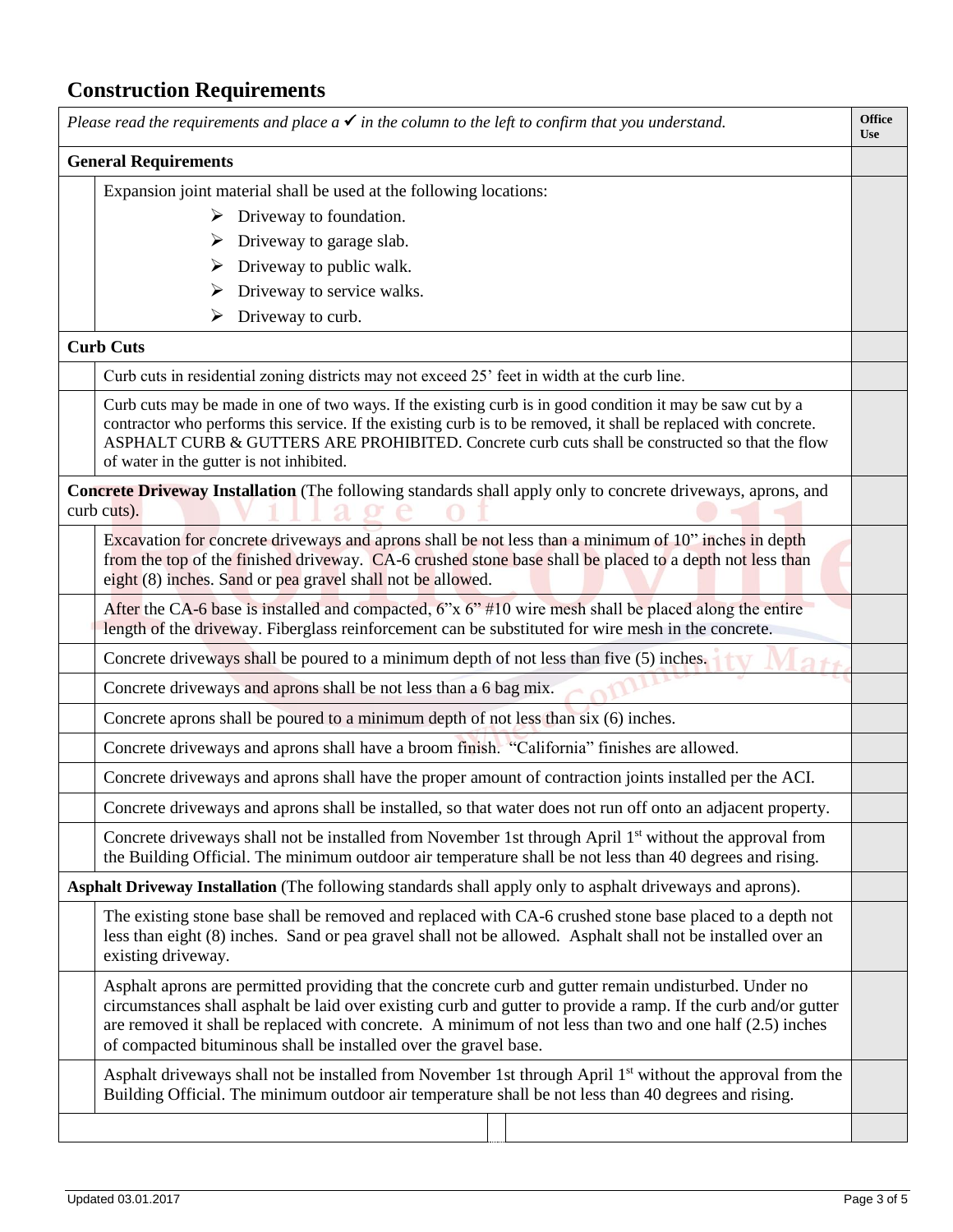| <b>Requirements:</b>                                                                                                                                                                                                                                                                                                                                                                                                                                                                                                                                                                                                                                                                                                                                                                                                                                                                                                                                                                                                                                                                                                                                                                       | Fill in the blanks.                                                                                                                                                                                           | <b>Office</b><br><b>Use</b> |
|--------------------------------------------------------------------------------------------------------------------------------------------------------------------------------------------------------------------------------------------------------------------------------------------------------------------------------------------------------------------------------------------------------------------------------------------------------------------------------------------------------------------------------------------------------------------------------------------------------------------------------------------------------------------------------------------------------------------------------------------------------------------------------------------------------------------------------------------------------------------------------------------------------------------------------------------------------------------------------------------------------------------------------------------------------------------------------------------------------------------------------------------------------------------------------------------|---------------------------------------------------------------------------------------------------------------------------------------------------------------------------------------------------------------|-----------------------------|
| Please check the jobs that will be performed.                                                                                                                                                                                                                                                                                                                                                                                                                                                                                                                                                                                                                                                                                                                                                                                                                                                                                                                                                                                                                                                                                                                                              | concrete driveway<br>asphalt driveway<br>concrete driveway extension<br>asphalt driveway extension<br>concrete apron<br>asphalt apron<br>curb cut<br>concrete curb replacement<br>concrete gutter replacement |                             |
| CA-6 shall be used as the gravel base to a depth of not less<br>than six $(6)$ inches.                                                                                                                                                                                                                                                                                                                                                                                                                                                                                                                                                                                                                                                                                                                                                                                                                                                                                                                                                                                                                                                                                                     | What base course material will be used?<br>What is the depth of the base course?<br>Inches                                                                                                                    |                             |
| If there are crawl space vents in the foundation wall<br>abutting the proposed driveway, extra attention is needed.<br>If the bottom of the vents will be less than two $(2)$ inches<br>from the finished surface of the driveway, they shall be<br>relocated. The old vent holes shall be filled in with<br>concrete to the satisfaction of the building inspector.                                                                                                                                                                                                                                                                                                                                                                                                                                                                                                                                                                                                                                                                                                                                                                                                                       | Are crawl space vents present?<br>If yes, do they need to be relocated?                                                                                                                                       |                             |
| Asphalt driveways and aprons shall have a compacted<br>finished layer of bituminous not less than two and one half<br>(2.5) inches. Asphalt driveways shall not be overlaid with<br>another layer of asphalt.                                                                                                                                                                                                                                                                                                                                                                                                                                                                                                                                                                                                                                                                                                                                                                                                                                                                                                                                                                              | Depth of the finished layer?<br>inches                                                                                                                                                                        |                             |
| Concrete driveways and aprons shall be not less than a 6 bag<br>mix.                                                                                                                                                                                                                                                                                                                                                                                                                                                                                                                                                                                                                                                                                                                                                                                                                                                                                                                                                                                                                                                                                                                       | What will be the bag mix?<br><b>Bag Mix</b>                                                                                                                                                                   |                             |
| <b>Permit &amp; Inspection Requirements</b><br>Please read the requirements and place $a \checkmark$ in the box to the left to confirm that you understand and agree.                                                                                                                                                                                                                                                                                                                                                                                                                                                                                                                                                                                                                                                                                                                                                                                                                                                                                                                                                                                                                      |                                                                                                                                                                                                               | <b>Office</b><br><b>Use</b> |
| The Building Permit shall be posted in the building's window where it can be seen from the street.<br>Each phase of construction shall be inspected and approved by the Village of Romeoville prior to proceeding<br>to the next stage of construction.<br>• A Pre-Pour (concrete) or Pre-Pave (asphalt) Inspection shall be performed once the base course and forms<br>are in and before pouring concrete or laying asphalt.<br>• A FINAL INSPECTION SHALL BE PERFORMED WHEN THE DRIVEWAY AND/OR CURB<br><b>CUT HAS BEEN INSTALLED.</b> Once the inspection passes, a Certificate of Completion will be issued.<br>The driveway $\&$ curb cut may not be used until the Certificate of Completion has been issued.<br>• All inspections shall be scheduled in advance by calling (815)886-7200 or by emailing<br>building inspections @ romeoville.org. Your permit number shall be provided when inspections are<br>scheduled.<br>• Failure to call for required inspections may result in a "STOP WORK ORDER".<br>• Should you fail an inspection, a re-inspection fee shall be paid before continuing work and before<br>scheduling another inspection. <b>INVOICED AFTER 5 DAYS.</b> |                                                                                                                                                                                                               |                             |
| The project shall start within ninety (90) days from the date the permit is issued and completed within one<br>hundred and eighty (180) days.                                                                                                                                                                                                                                                                                                                                                                                                                                                                                                                                                                                                                                                                                                                                                                                                                                                                                                                                                                                                                                              |                                                                                                                                                                                                               |                             |